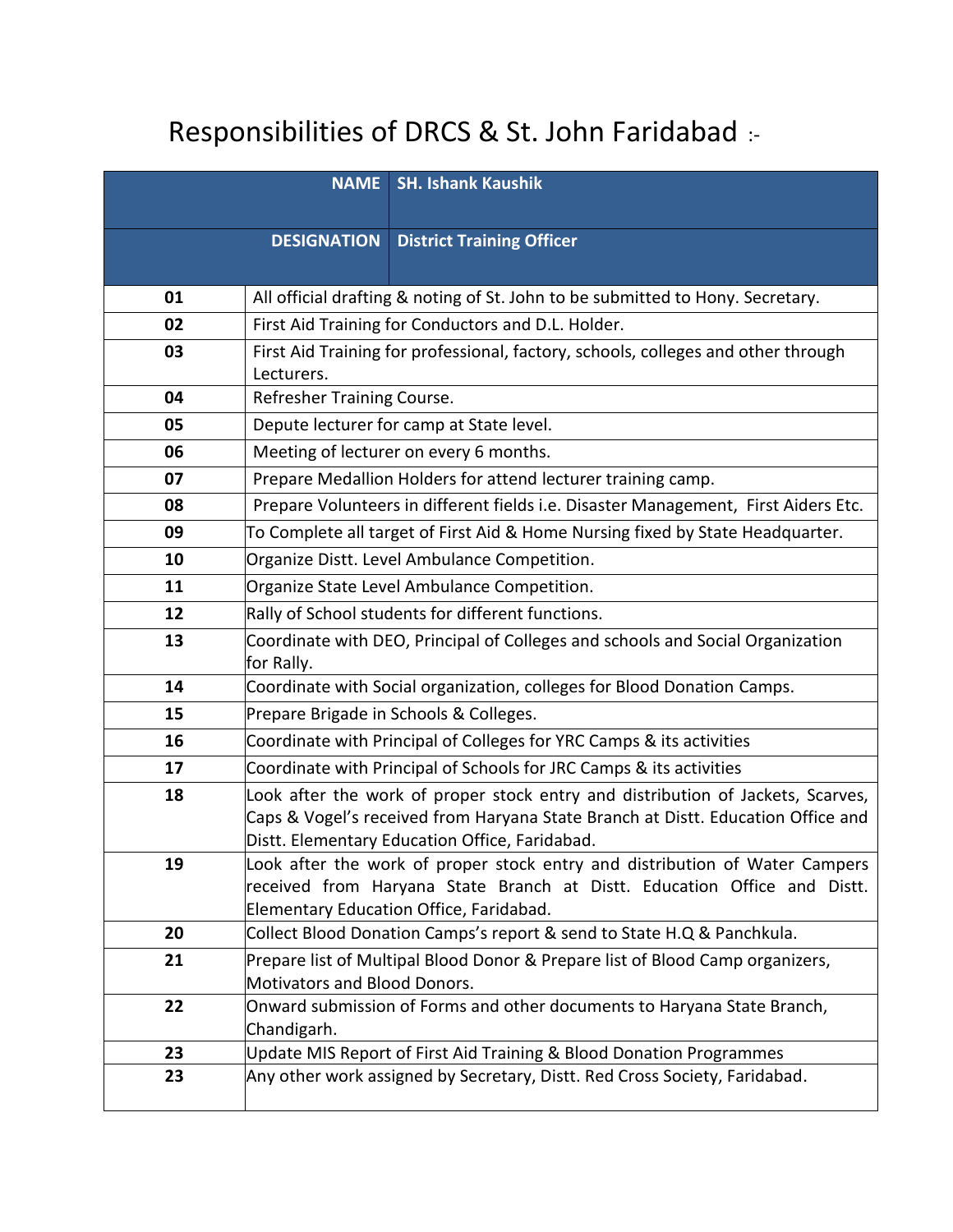| <b>SUBORDINATE STAFF FOR ST. JOHN</b> |                                                                                                                                          |  |
|---------------------------------------|------------------------------------------------------------------------------------------------------------------------------------------|--|
| <b>NAME</b>                           | <b>SH. HITESH KUMAR,</b>                                                                                                                 |  |
| <b>DESIGNATION</b>                    | <b>CLERK,</b>                                                                                                                            |  |
| 01                                    | FAB receipts, issue of Form No 8 & FAB slips                                                                                             |  |
| 02                                    | FAB collection & issue receipts                                                                                                          |  |
| 03                                    | Prepare records of slips and certificate etc.                                                                                            |  |
| 04                                    | Any other work assigned by Secretary & D.T.O Distt. Red Cross Society, Faridabad                                                         |  |
| <b>NAME</b>                           | <b>SH. ARVIND SHARMA,</b>                                                                                                                |  |
| <b>DESIGNATION</b>                    | CLERK CUM DRIVER, ST. JOHN, FARIDABAD.                                                                                                   |  |
| 01                                    | Issue of First Aid Certificate                                                                                                           |  |
| 02                                    | Issue of Home Nursing Certificate                                                                                                        |  |
| 03                                    | Admission for F.A Training                                                                                                               |  |
| 04                                    | Issue of Receipt of fees collected                                                                                                       |  |
| 05                                    | Work of receiving register                                                                                                               |  |
| 06                                    | <b>Emergency Driver on Ambulance</b>                                                                                                     |  |
| 07                                    | Work of dispatch register                                                                                                                |  |
| 08                                    | Any other work assigned by Secretary, Distt. Red Cross Society & D.T.O.<br>Faridabad                                                     |  |
| <b>NAME</b>                           | SH. GOPI M.V,                                                                                                                            |  |
| <b>DESIGNATION</b>                    | ACCOUNTANT, RED CROSS FARIDABAD.                                                                                                         |  |
| 01                                    | Audit of all the accounts of Red Cross and Projects.                                                                                     |  |
| 02                                    | Responsibility of service book and increment of the staff of DRCS and its<br>Projects                                                    |  |
| 03                                    | Responsibility of Personal File of the staff of DRCS and its Projects                                                                    |  |
| 04                                    | Maintaining the Cash Book, Ledger, vouchers and prepares Income &<br>Expenditure, Budget etc. of all accounts of Red Cross and Projects. |  |
| 05                                    | Record of Earned Leaves claimed and balance.                                                                                             |  |
| 06                                    | Record of Retirement and benefits (Gratuity & Leave Encashment) of the staff                                                             |  |
|                                       | on regular scale and on fixed rates including projects.                                                                                  |  |
| 07                                    | TDS deduction from salary of staff and filing of income tax return and loan                                                              |  |
|                                       | recovery of the DRCS staff.                                                                                                              |  |
| 08                                    | Any other work assigned by Secretary, Distt. Red Cross Society, Faridabad                                                                |  |
| <b>NAME</b>                           | <b>SH. PURSHOTTAM SAINI</b>                                                                                                              |  |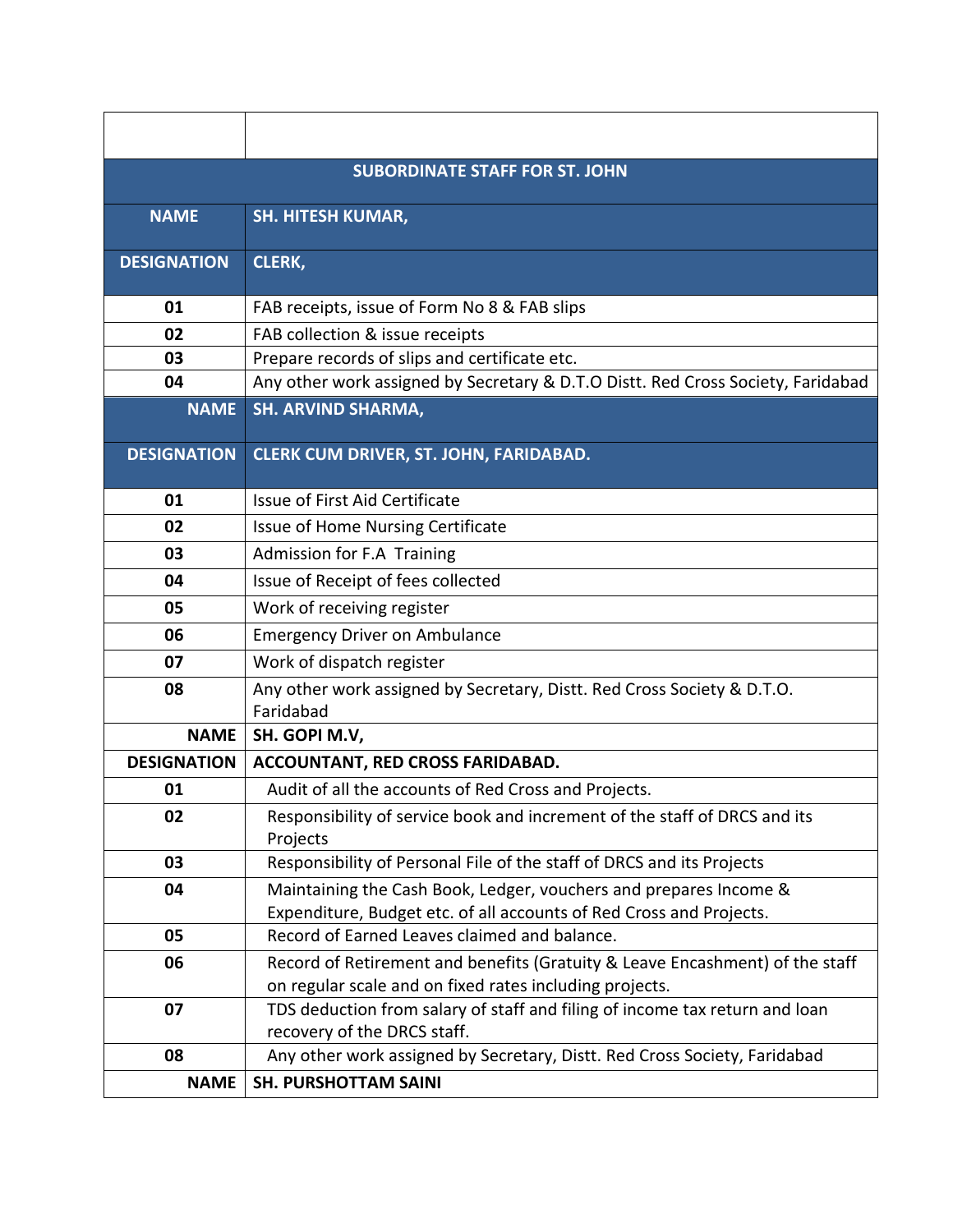| <b>DESIGNATION</b> | ASSISTANT, RED CROSS FARIDABAD.                                                  |
|--------------------|----------------------------------------------------------------------------------|
| 01                 | Attend the Court Cases which are pending in Hon'ble High Court Chandigarh.       |
| 02                 | Attend the Court Cases which are pending in Hon'ble District Court.              |
| 03                 | Look after the working of staff and projects.                                    |
| 04                 | Look After the Stitching & Embroidery Center and Beautician Training Centre,     |
|                    | Faridabad.                                                                       |
| 05                 | Food & Tent arrangement in all Red Cross functions.                              |
| 06                 | Membership raising.                                                              |
| 07                 | Donations.                                                                       |
| 08                 | Recovery of Loan and advances                                                    |
| 09                 | Ratri Therav (Night Stay Program)                                                |
| 10                 | All kind of Mela                                                                 |
| 11                 | Red cross Institute of Computer Technology (RICT)                                |
| 12                 | Awareness and motivational camps                                                 |
| 13                 | Field work                                                                       |
| 14                 | Responsibilities of Red Cross Building & Project buildings and lease extensions. |
| 15                 | <b>Bharat Mata Kust Ashram</b>                                                   |
| 16                 | Receive Mortal remains in India on its arrival.                                  |
| 17                 | Supervision of the file sales counter in SDM office Faridabad.                   |
| 18                 | Supervision of the medical project in SDM office Faridabad.                      |
| 19                 | Complaint & Enquiry.                                                             |
| 20                 | Polythine Free Faridabad Campaign.                                               |
| 21                 | Maintaining Log book                                                             |
| 22                 | Rectify and onward submission of all the noting, proposal and vouchers of all    |
|                    | Red Cross and its projects to Secretary.                                         |
| 23                 | Income and purchase for DDAC.                                                    |
| 24                 | Any other work assigned by Secretary, Distt. Red Cross Society, Faridabad.       |
| <b>NAME</b>        | <b>SH. JITIN SHARMA,</b>                                                         |
| <b>DESIGNATION</b> | P.A. CUM CLERK, RED CROSS FARIDABAD.                                             |
| 01                 | Responsibilities of P.A.                                                         |
| 02                 | Right to Information (RTI).                                                      |
| 03                 | Cases at C.M. Window.                                                            |
| 04                 | Press Note.                                                                      |
| 05                 | Annual Report & Quarterly Report of Red Cross and its All projects               |
| 06                 | Responsibilities of Agenda & Proceeding of All type of meetings.                 |
| 07                 | Medical Help of Heart, Cancer & Kidney Patients from C.M. Relief Fund.           |
| 08                 | Award Cases (National, State & District)                                         |
| 09                 | Condemnation of Red Cross Vehicles.                                              |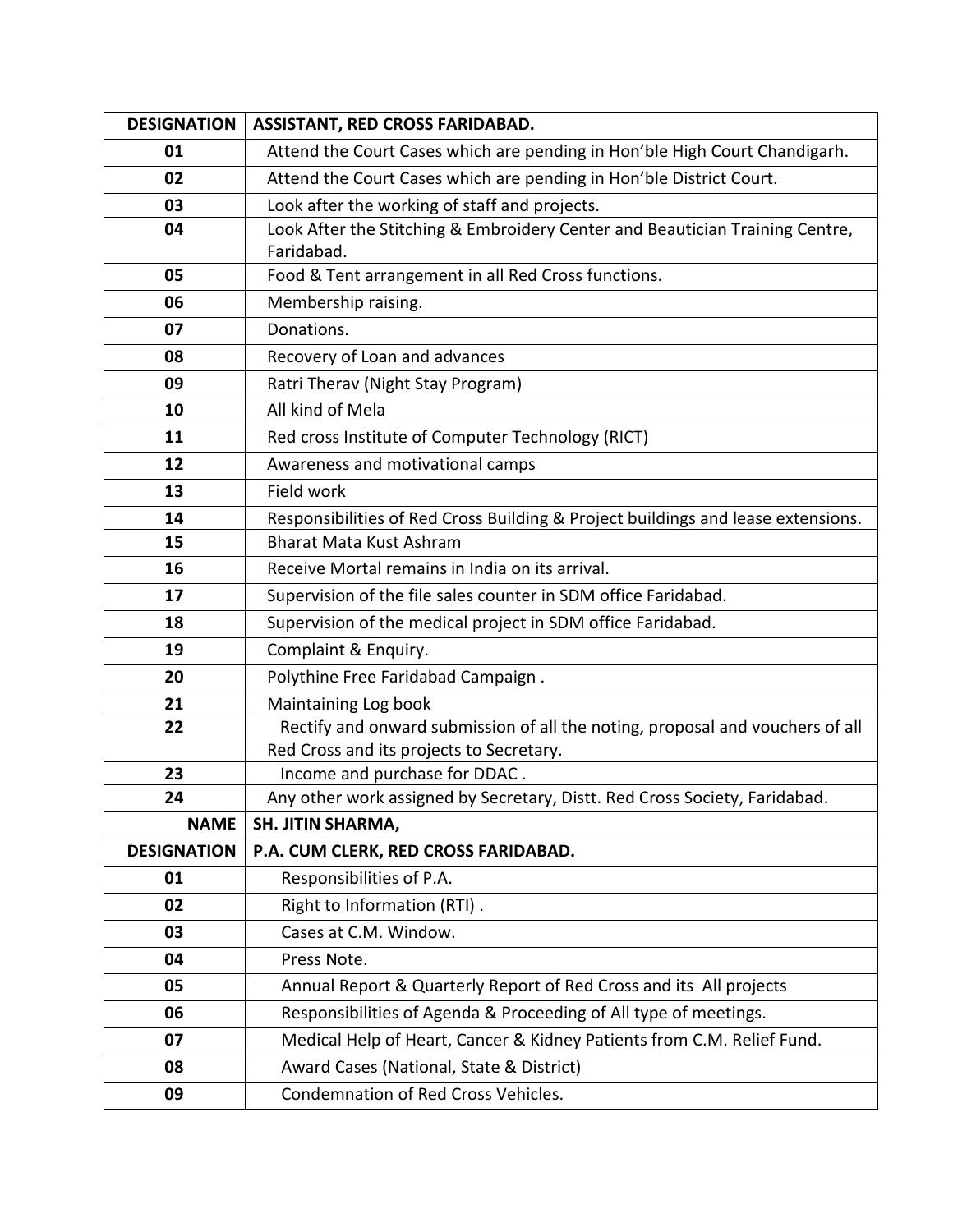| 10                 | Insurance of the Diving Team called for search of drowned persons.               |  |
|--------------------|----------------------------------------------------------------------------------|--|
| 11                 | Responsibilities of Rain Basera.                                                 |  |
| 12                 | Drafting of Letters.                                                             |  |
| 13                 | Noting work (WWH, FCC, Rain Basera, E-vidhya vahini, Ration, St. John etc.)      |  |
| 14                 | Rectify and onward submission of all the noting, proposal and vouchers of all    |  |
|                    | Red Cross and its projects to Secretary.                                         |  |
| 15                 | All official Drafting and Noting of Red Cross & Projects.                        |  |
| 16                 | Maintenance of Red Cross website 'www.redcrossfaridabad.org'                     |  |
| 17                 | Reply and receive all the E-mail on official e-mail id 'drcsfaridabad@gmail.com' |  |
| 18                 | Prepare all notings, letters & Proposed of all official work & Project.          |  |
| 19                 | Apply for all Grant-in-Aid Projects.                                             |  |
| 20                 | Details of Daks submitted and received.                                          |  |
| 21                 | All Financial Help                                                               |  |
| 22                 | <b>MIS Report</b>                                                                |  |
| 23                 | Look after the Treatment of BPL card holders, weaker section, grade IV           |  |
|                    | employees from 5 Hospitals on HUDA Land.                                         |  |
| 24                 | Cochlear Implant                                                                 |  |
| 25                 | <b>Rehabilitation Center</b>                                                     |  |
| 26                 | Physiotherapy Center.                                                            |  |
| 27                 | Organizing of Camps for PWD's                                                    |  |
|                    |                                                                                  |  |
| 27                 | Any other work assigned by Secretary, Distt. Red Cross Society, Faridabad &      |  |
|                    | Assistant, Red Cross, Faridabad.                                                 |  |
| <b>NAME</b>        | <b>SH. VISHVNATH SHARMA</b>                                                      |  |
| <b>DESIGNATION</b> | <b>CLERK, RED CROSS FARIDABAD.</b>                                               |  |
| 01                 | Responsibilities of Medical Project & Sale Counter                               |  |
| 02                 | Any other work assigned by Secretary, Distt. Red Cross Society, Faridabad &      |  |
|                    | Assistant Red Cross, Faridabad.                                                  |  |
|                    |                                                                                  |  |
| <b>NAME</b>        | <b>SMT. POONAM PAHWA</b>                                                         |  |
| <b>DESIGNATION</b> | <b>CLERK, RED CROSS FARIDABAD.</b>                                               |  |
| 01                 | All Diary & Dispatch work.                                                       |  |
| 02                 | Stock Entries of all official items (Assets & Consumable).                       |  |
| 03                 | Stock Entries & issue of receipts books of all projects.                         |  |
| 04                 | Maintain the details of new Life Member. Application forms of Life               |  |
|                    | Membership and Issue of certificates.                                            |  |
| 05                 | Visit with the committee of ICDS, Fbd                                            |  |
| 06                 | Responsibilities & additional charge of Warden of Working Women Hostel.          |  |
| 07                 | Any other work assigned by Secretary, Distt. Red Cross Society, Faridabad &      |  |
|                    | Assistant Red Cross, Faridabad.                                                  |  |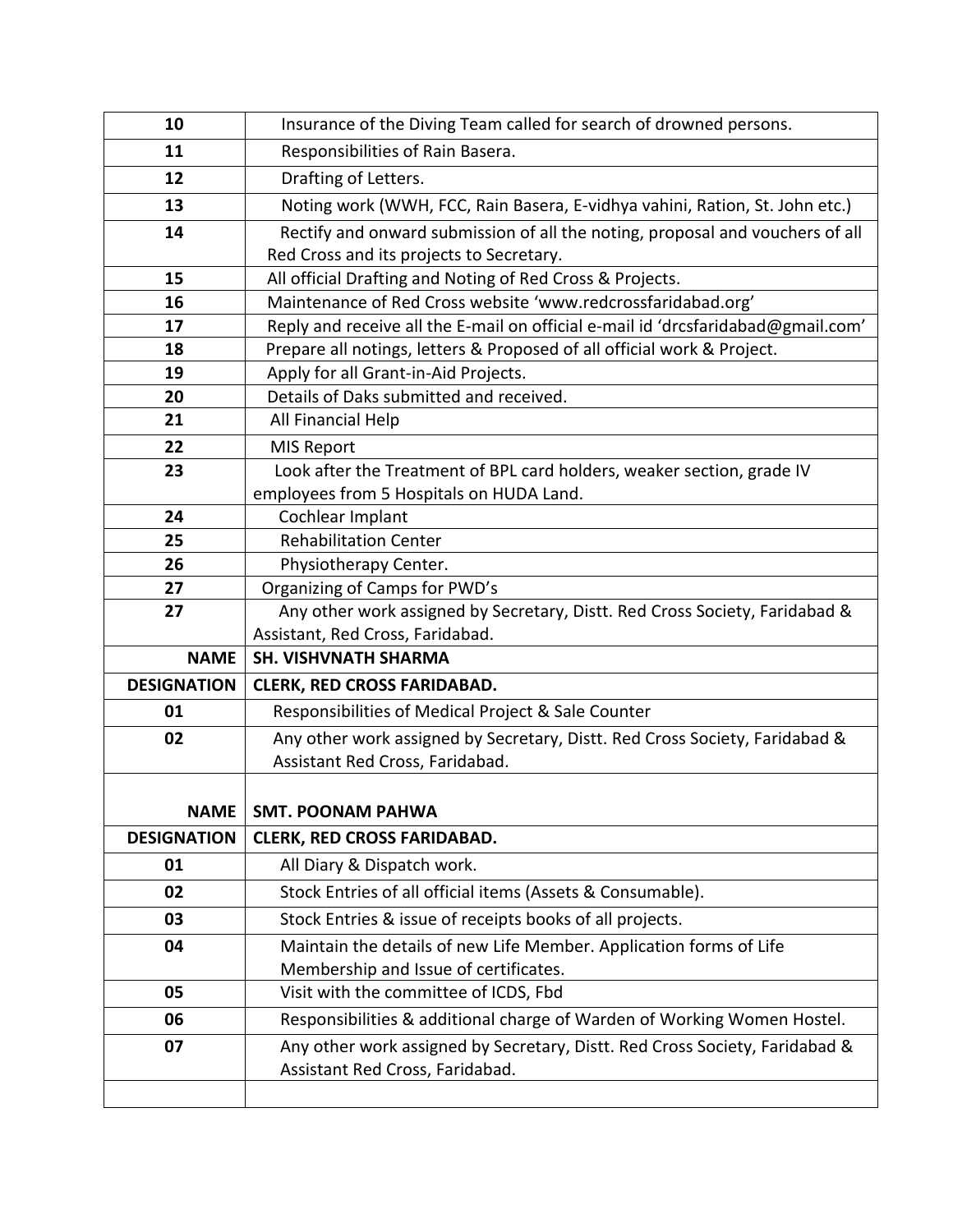| <b>NAME</b>        | <b>SH. MANOJ JYOTI KAPIL</b>                                                                                   |  |
|--------------------|----------------------------------------------------------------------------------------------------------------|--|
| <b>DESIGNATION</b> | <b>CLERK, RED CROSS FARIDABAD.</b>                                                                             |  |
| 01                 | Responsibilities of Training, Jobs, aid & appliances, pension of PWD's.                                        |  |
| 02                 | Prepare ash books, Ledger of St. John.                                                                         |  |
| 03                 | <b>Blind Master Trainers.</b>                                                                                  |  |
| 04                 | Sugamay Bharat Abhiyan.                                                                                        |  |
| 05                 | Family Counselling Center.                                                                                     |  |
| 06                 | All Stationary of Office & Projects.                                                                           |  |
| 07                 | Maintenance & repairing work of buildings of Red Cross Office, Hostel, DDAC,<br>Nari Niketan Etc.              |  |
| 08                 | Polythene Free Campaign-Sector 29                                                                              |  |
| 09                 | To collect donation from different offices for Republic Day & Independence<br>Day.                             |  |
| 10                 | Arrangements of Refreshment for Blood Donation Camps.                                                          |  |
| 11                 | Any other work assigned by Secretary, Distt. Red Cross Society, Faridabad &<br>Assistant Red Cross, Faridabad. |  |
| <b>NAME</b>        | <b>SH. JAGANNATH ATRI</b>                                                                                      |  |
| <b>DESIGNATION</b> | ACCOUNTS CLERK, RED CROSS FARIDABAD.                                                                           |  |
| 01                 | Writing of cash book, ledger etc.                                                                              |  |
| 02                 | Preparation of vouchers of DRCS and projects                                                                   |  |
| 03                 | Coordination with C.A team for Audit formalities for completion                                                |  |
| 04                 | Help in all kind of work assigned to Accountant.                                                               |  |
| 05                 | Any other work assigned by Secretary, Distt. Red Cross Society, Faridabad &                                    |  |
|                    | Assistant, Red Cross, Faridabad.                                                                               |  |
| <b>NAME</b>        | <b>SH. MUKESH KHENDALWAL</b>                                                                                   |  |
| <b>DESIGNATION</b> | <b>CLERK, RED CROSS FARIDABAD.</b>                                                                             |  |
| 01                 | Responsibilities of Medical Project.                                                                           |  |
| 02                 | Any other work assigned by Secretary, Distt. Red Cross Society, Faridabad &                                    |  |
|                    | Assistant, Red Cross, Faridabad.                                                                               |  |
| <b>NAME</b>        | <b>SH. KULDEEP KUMAR</b>                                                                                       |  |
| <b>DESIGNATION</b> | <b>CLERK, RED CROSS FARIDABAD.</b>                                                                             |  |
| 01                 | Responsibilities of Sale Counter.                                                                              |  |
| 02                 | Any other work assigned by Secretary, Distt. Red Cross Society, Faridabad &                                    |  |
| <b>NAME</b>        | Assistant Red Cross, Faridabad.<br><b>SH. KESHAV KUMAR</b>                                                     |  |
| <b>DESIGNATION</b> | DRIVER, RED CROSS FARIDABAD.                                                                                   |  |
| 01                 | Repair & maintenance of HR-51-H-0009.                                                                          |  |
| 02                 | Driver on official vehicle of Secretary.                                                                       |  |
|                    |                                                                                                                |  |
| 03                 | Maintain Logbook and submit monthly report of vehicle.                                                         |  |